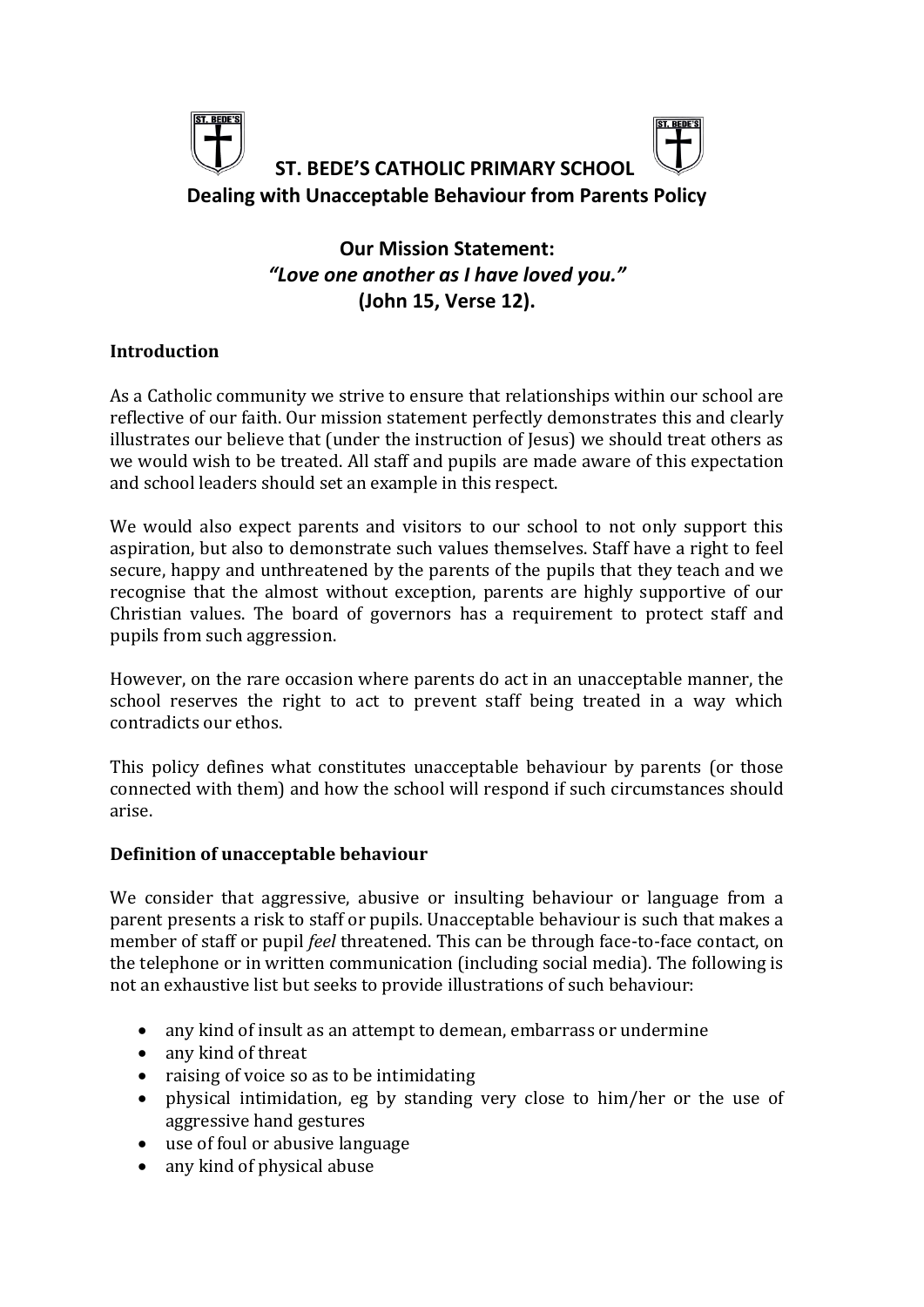• allegations which turn out to be vexatious, malicious and/or spurious.

The progress and well-being of the parent's child(ren) will be fully considered. Actions taken against the parent will be reasonable and proportionate. The parent will have the opportunity to put their views forward at every stage. In the case of the imposition of conditions or a ban from school, robust review processes involving the Chair of Governors and then the governing body are in place to ensure fairness.

# **The school's approach to dealing with incidents**

If a parent/carer/visitor behaves in an unacceptable way towards a member of the school community, the head teacher or appropriate senior staff will assess the level of risk before deciding on a future course of action. The course of action will be reasonable and commensurate with the assessed level of risk.

# **Risk Assessment**

The Headteacher will carry out a risk assessment in order to help make a decision about the level of response. In all cases the response will be reasonable and proportionate. The Headteacher will consider the following questions:

- What form did the abuse take?
- What evidence is there?
- What do witnesses say happened?
- Are there previous incidents to take into consideration?
- Do members of staff/pupils feel intimidated by the parent's behaviour?
- Is there any evidence of provocation?
- How high is the assessed risk that this will be repeated or there will be retaliation at the school's action? (low, medium, high).

# **Recording of Incidents**

Staff/pupils subject to abuse and witnesses will make written statements about incident(s). Depending on an assessment of the risk of retaliation to witnesses or individuals, statements made by adults may be made available to the parent if they request it.

# **The School's response**

Following the completion of the risk assessment, the Headteacher will decide the level of action to be taken. Actions will include the following:

# *1. Clarify to the parent what is considered acceptable behaviour by the school*

In some instances it may be appropriate simply to ensure the parent is clear about behaviour standards expected by the school. This could be explained by letter from the Headteacher. This letter may contain a warning about further action if there are further incidents. The parent will be invited to write to the Headteacher with his/her version of events within 10 working days. Depending on the parent's response a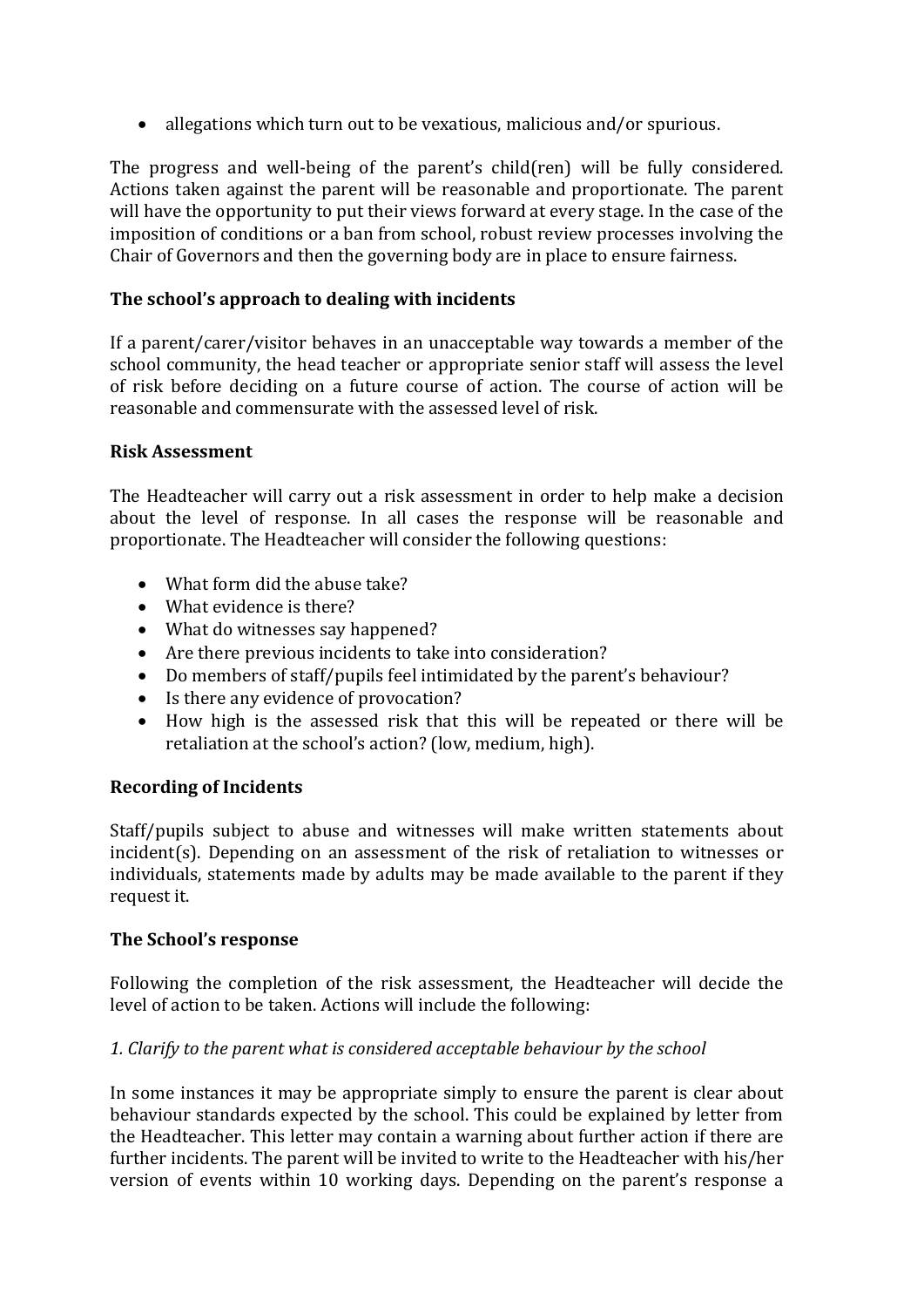meeting may then be held to discuss the situation and how this can be avoided in future.

# *2. Invite the parent to an informal meeting to discuss events*

This could be helpful to discuss and diffuse the situation. The safety and well-being of those attending such a meeting must be carefully considered. Members of school staff will always be accompanied by at least one other colleague at any such meeting. The main points of discussion and any agreed actions should be noted, and a followup letter or e-mail sent to confirm the school's expectations and any agreed actions.

# *3. Impose conditions on the parent's contact with the school and its staff*

Although fulfilling a public function, schools are private places. The public has no automatic right of entry. Parents of enrolled pupils have an 'implied licence' to come onto school premises at certain stated times. It is for schools to define and set out the extent of such access. Parents exceeding this would be trespassing.

Depending of the type, level or frequency of the unacceptable behaviour, the school may consider imposing conditions on the parent's contact with the school. These conditions may include (but are not exclusively):

- being accompanied to any meeting with a member of school staff by a member of senior leadership team
- restricting contact by telephone to named members of the senior leadership team
- restricting written communications to named members of the senior leadership team
- restricting attendance at school events to those where the parent will be accompanied by a member of the senior leadership of the school
- any other restriction as deemed reasonable and proportionate by the Headteacher.

In this case the parent will be informed by letter from the Headteacher the details of the conditions that are being imposed. The parent would then be given 10 working days from the date of that letter to make representations in writing about the conditions to the Chair of Governors. The Chair of Governors would then decide whether to confirm or remove the conditions. This would be communicated to the parent in writing within 10 working days of the date of the parent's letter.

If the decision is to confirm the conditions imposed, this decision will be reviewed by the governing body after approximately three months (and every three months after that, if appropriate). The parent will be invited to make written representation to the governors. This and the evidence from the Headteacher will be considered at a meeting of the full governing body. Governors may decide to maintain, extend or remove the conditions. The decision of the review will be communicated to the parent by the clerk to the governors within 10 days of the date of the meeting.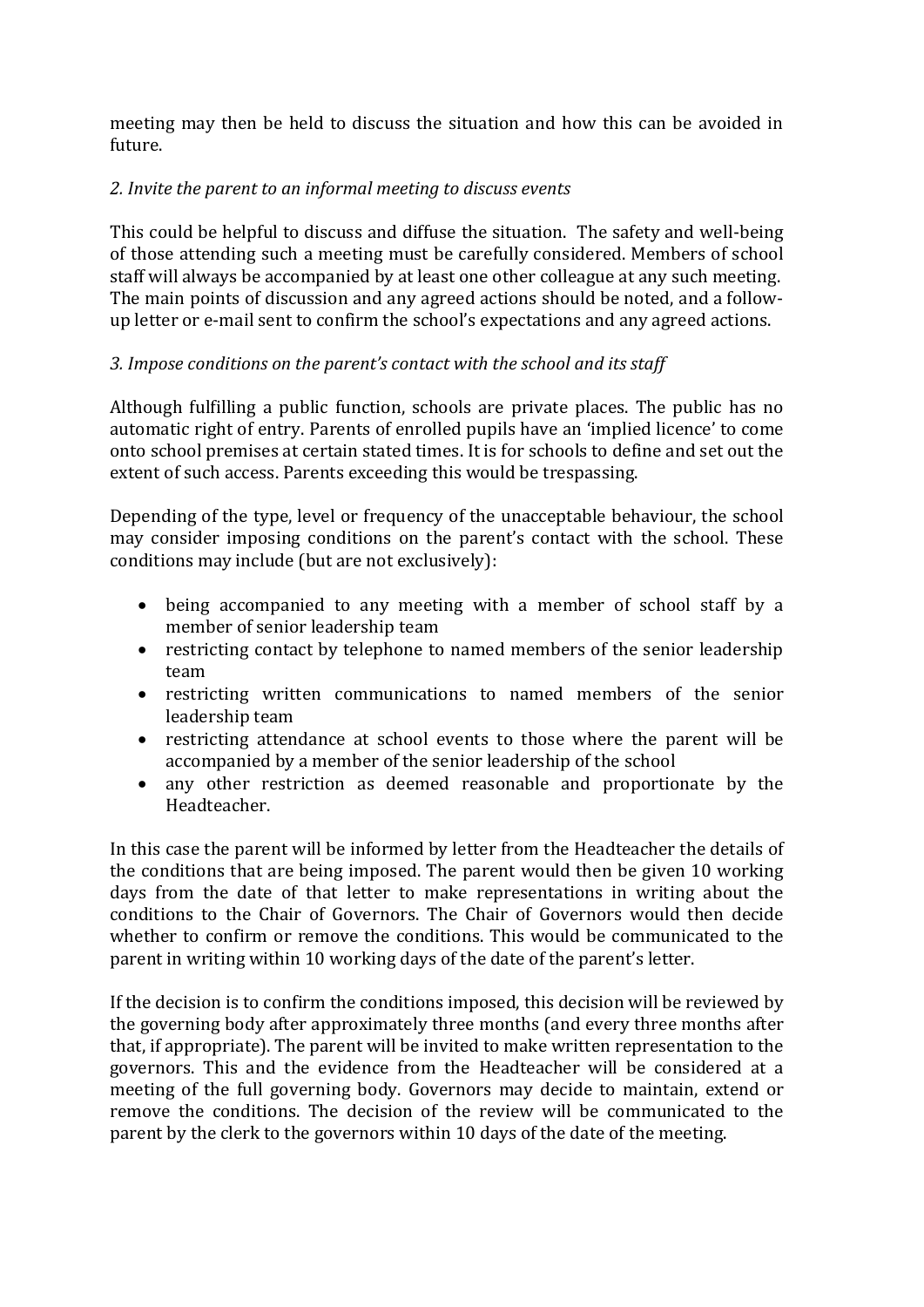When deciding whether it will be necessary to maintain, extend or remove the conditions, governors will give consideration to the extent of the parent's compliance with the conditions, any appropriate expressions of regret and assurance of future good conduct received from him/her and any evidence of the parent's co-operation with the school in other respects.

#### *4. Imposing a ban*

Where other procedures have been exhausted and aggression or intimidation continues OR where there is an extreme act of violence then the school may consider banning the individual from school premises. This will include banning a parent from accessing school staff by written communication or telephone.

In these circumstances, the individual would be advised in writing by the Headteacher that a provisional ban is being imposed. The parent would then be given 10 working days from the date of that letter to make representations about the ban in writing to the Chair of Governors. The Chair of Governors would then decide whether to confirm or remove the ban. This would be communicated to the parent in writing within 10 working days of the receipt of their letter.

If the Chair's decision is to confirm the ban, parents in these circumstances will be offered an annual meeting about their child's progress, usually with a member of senior staff.

A decision to impose a ban will be reviewed by the governing body after approximately six months (and every six months after that, if appropriate). The parent will be invited to make written representation to the governors; this and the evidence from the Headteacher will be considered at a meeting of the full governing body. Governors may decide to remove the ban, extend the ban or impose conditions on parent's access to the school. The decision of the review will be communicated to the parent by the clerk to the governors within 10 days of the date of the meeting.

In deciding whether to remove or extend the ban or impose conditions, governors will give consideration to the extent of the parent's compliance with the ban, any appropriate expressions of regret and assurance of future good conduct received from him/her and any evidence of the parent's co-operation with the school in other respects.

# *5. Removal from school*

Parents who have been banned from the school premises and continue to cause a nuisance will be deemed to have committed a section 547 offence. They will be considered as trespassers. In these circumstances the offender may be removed from school. This may be carried out by a police officer of person authorised by the governing body. Legal proceedings may be brought against the parent.

#### *6. Complaints policy*